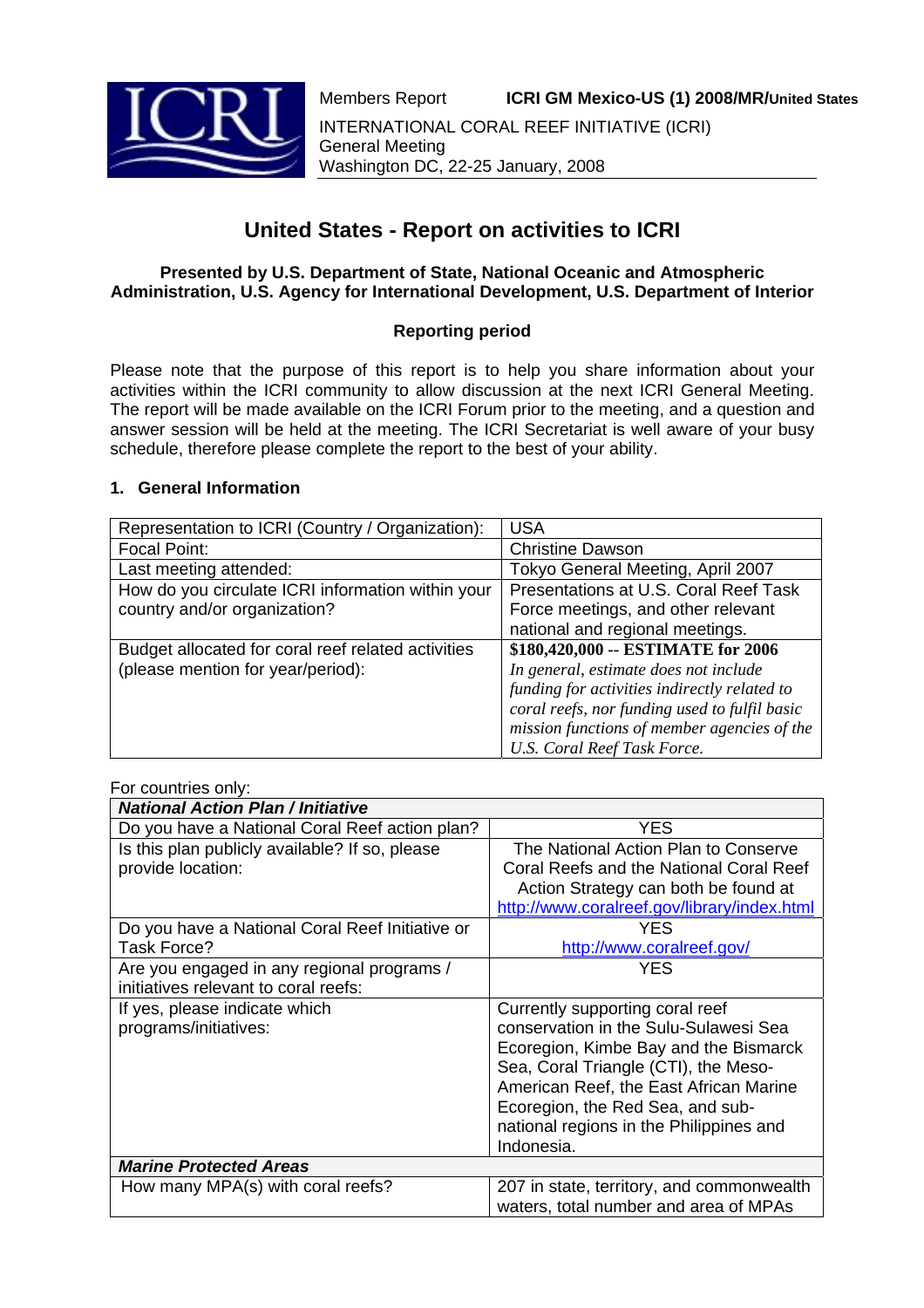|                                                                                     | with coral reef ecosystems in the EEZ is<br>under development                                                           |
|-------------------------------------------------------------------------------------|-------------------------------------------------------------------------------------------------------------------------|
| What is the percentage of coral reef MPA(s) to<br>the (coastal zone / marine area)? | Information currently being determined.                                                                                 |
| Please provide the appropriate contact name<br>for MPA data holdings                | Jonathan Kelsey<br>Dana Wusinich-Mendez                                                                                 |
| Details for contact (email/fax/telephone)                                           | Jonathan.Kelsey@noaa.gov, 301-713-<br>3110; 301-713-3155 x 130<br>Dana.wusinich-mendez@noaa.gov, 301-<br>713-3155 x 159 |

**2. Member contribution to the ICRI GM:** Your responses to the following questions will contribute to the background material provided for the next ICRI General Meeting in Washington, DC. Due to heavy schedules of ICRI members, we have tried to keep the questions to a minimum and value any response you can provide**.** 

## **A. Questions to inform the break-out discussion groups**

#### *Session 1: Economic Valuation of coral reef ecosystems*

a. Do you have examples of economic valuation of coral reefs being applied in practice? (e.g., in consideration of coastal land use, coastal/marine spatial planning, for determining compensation, etc.);

Yes, the United States has numerous examples of economic valuation of coral reefs being applied in practice. Two major categories of these applications include:

- (1) use of natural resource damage assessment practices to recover economic losses from destruction of coral reefs during harmful events such as oil spills and ship groundings; and
- (2) use of economic valuation studies to maximize economic benefit to recreational users and minimize economic losses to the fishing community from implementation of no-take marine reserves.
	- b. Do you have established methods for assessing these values? If so, please provide further information.

Yes, the United States does use established methods for assessing coral reef values. Natural resource damage assessments fall under the legal scope of the Oil Pollution Act of 1990. Guidelines for undertaking a natural resource damage assessment can be found here: http://www.darrp.noaa.gov/library/1\_d.html.

In the case using economic valuations to inform marine reserve design, Bob Leeworthy at the US National Oceanic and Atmospheric Administration (NOAA) has developed a framework for performing these assessments. More information can be found here: http://marineeconomics.noaa.gov/reserves/.

### *Session 2: Designing the ICRI Regional Workshop on Sustainable Tourism (to be held in July 2008 directly following ICRS-11)*

a. With respect to coral reefs, what does sustainable tourism mean to you?

Tourism that is sustainable will maintain the ecological integrity, socioeconomic benefits and recreational values of coral reefs. Through public policies and private sector practices, sustainable tourism seeks to ensure that coastal development and uses of coral reefs help to maintain and protect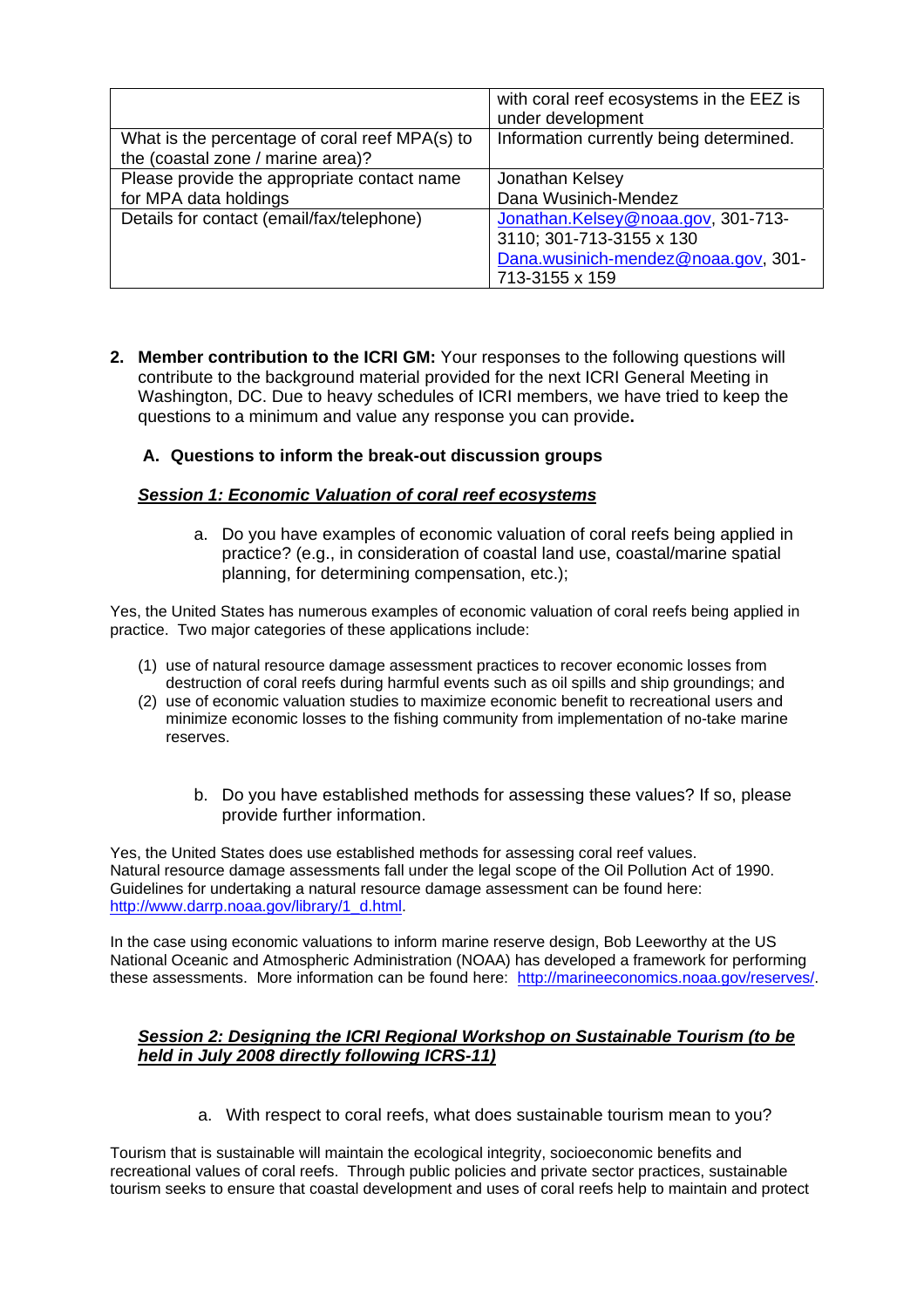biologically rich coral reefs, as well as sustain cultural heritage and livelihood of communities and regions that depend on coral reefs for food, income, and coastal protection.

b. What are the key challenges you face to achieving sustainable tourism?

**Lack of private sector awareness of the value of sustainable tourism for protecting and maintaining their investments and for meeting corporate social responsibility.** Local and state authorities and NGOs need to collaborate with resorts, providers and members of the tourism industry to promote sustainable tourism in destination development and marketing. With the exception of certain ecotourism niches, existing destinations are frequently mass marketed with a focus on attracting highest possible number of visitors, which can lead to overuse and degradation of reef resources. The private sector should be directly involved in the development of sustainable tourism best practices, such as through the development of the Voluntary Standards and Codes of Conduct for the marine recreational sector.

**Lack of public awareness of sustainable tourism and citizen stewardship responsibilities.** Public and private entities need to collaborate on education and outreach to visitors to encourage "lowimpact" diving, snorkelling, boating to achieve sustainable marine recreational uses. The Hawai'i Living Reef Awareness Program is an example of one such outreach program.

**Lack of training and development in sustainable tourism business practices.** Existing businesses need more training in marketing, business development, "low-impact" operations and best practices. Tour operators and hoteliers, large and small, can reduce consumptive uses of resources and mitigate impacts on watersheds and fragile reef habitats. The Blue Flag Program and the Clean Marinas Program and the Voluntary Standards and Codes of Conducts for the marine recreational sector are examples of voluntary approaches.

**Lack of public capacity to support sustainable tourism.** States, territories and local governments need more capacity to promote sustainable tourism in land-use policies, tourism marketing and integrated coastal zone management.

**Lack of integrated governance of reef resources.** Governments often regulate activities under disparate laws, regulations, and agencies. Fragmented regulatory regimes for water pollution, coastal development, fisheries, protected areas and tourism may work at cross purposes by focusing on single issues or constituencies, or by failing to work toward common conservation goals.

## **B. Summary of IYOR 2008 Activities**

¾ Briefly tell us about your activities for IYOR 2008. Information provided will contribute to the discussion during the IYOR 2008 Session on Friday, January 25, 2008.

The United States is conducting its IYOR activities in a decentralized way. Each region and or jurisdiction (Florida, U.S. Virgin Islands, Puerto Rico, Hawaii, American Samoa, Guam, and the Commonwealth of the Northern Mariana Islands) is planning and implementing IYOR activities that are specific and relevant to their location and community.

The United States has undergone a national messaging exercise to develop a common theme and set of messages that can be used throughout the nation and can be adopted and adapted as appropriate by other nations and regions.

We will being using this year to increase our outreach to national legislators through information briefing papers and a half day session for legislators.

#### **C. Emerging Issues**

 $\triangleright$  Please identify any emerging issues relevant to coral reef ecosystems that you believe ICRI should consider.